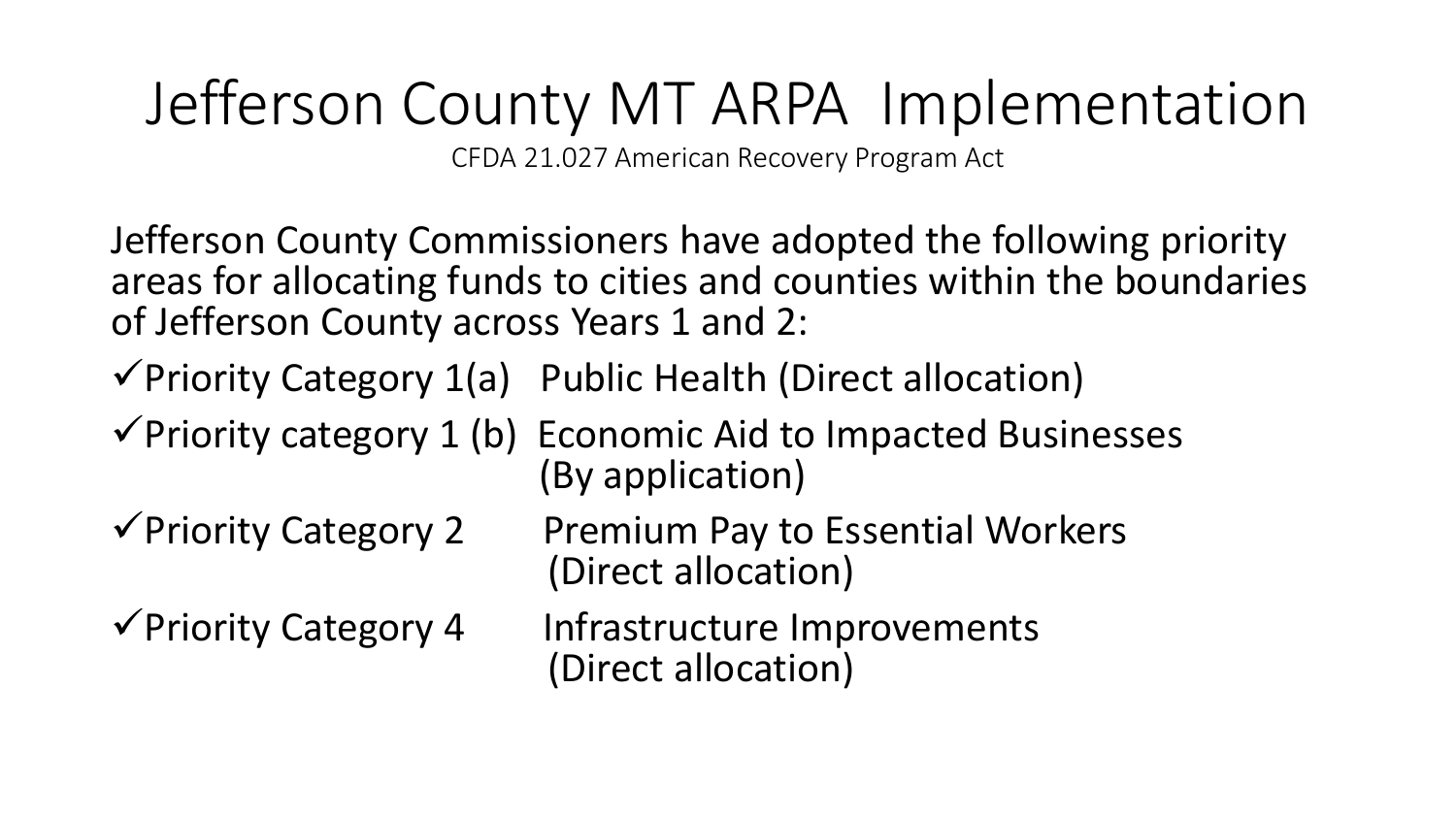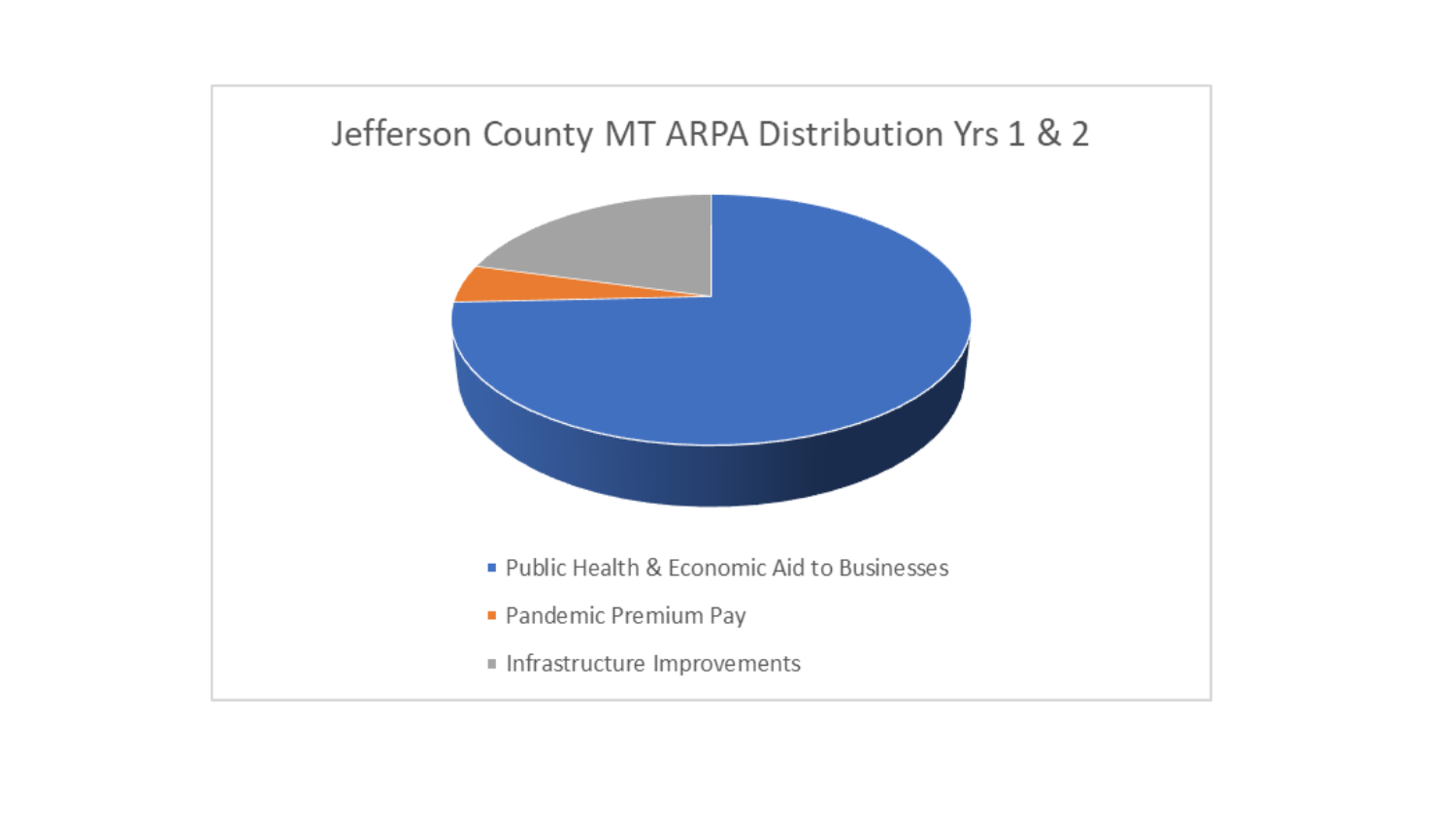#### Priority Category 1(a) Public Health Yr 1 / Yr 2

- Direct support for COVID19 management costs
- Targeted support for communications, enforcement, isolation and quarantine
- Targeted support for mental health
- Targeted support for improvement in public health capacity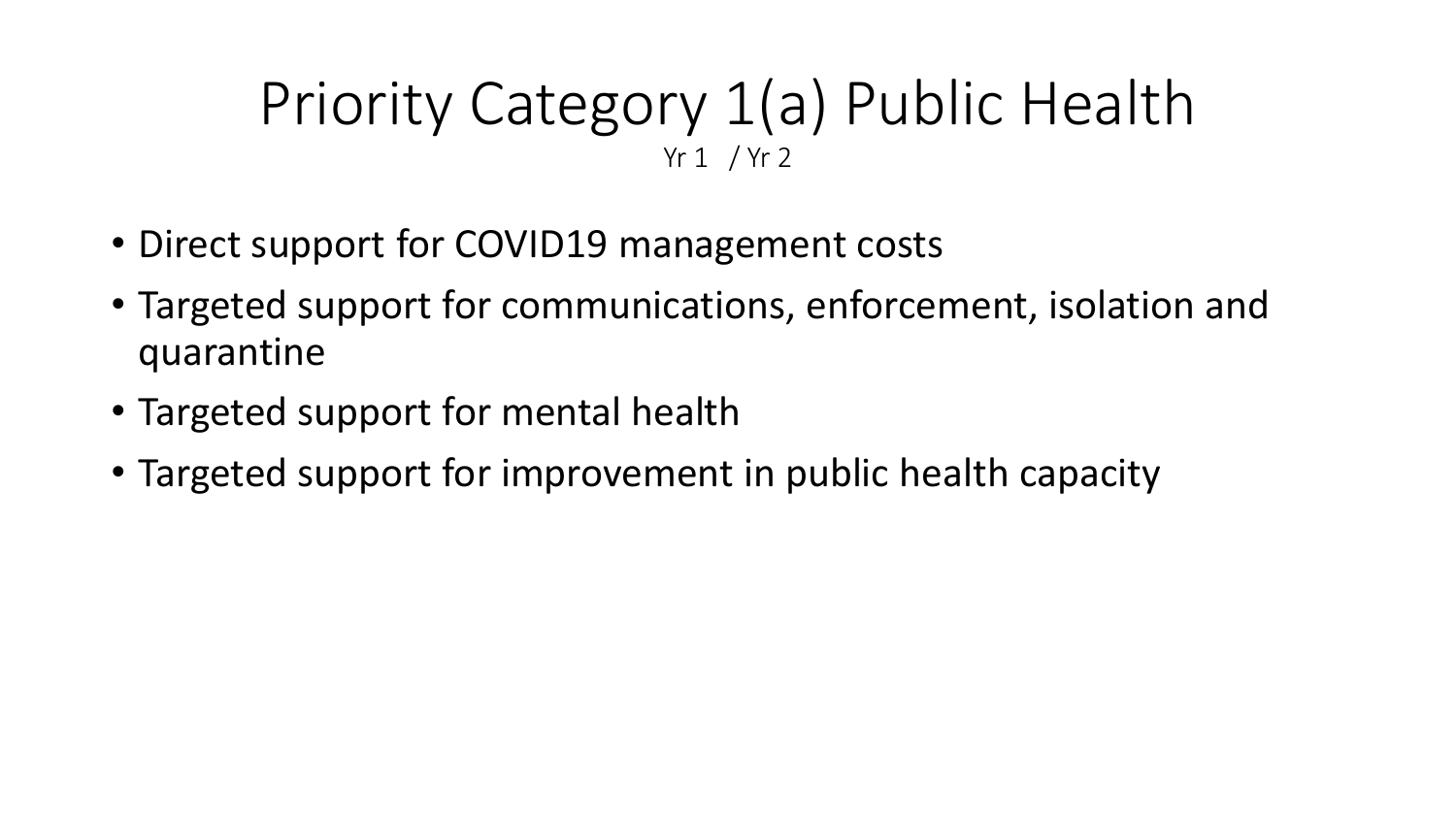# Priority Category 1(b) Economic Aid to Impacted Businesses

- Small business grants <10 employees (by application)
	- 25 grants to small businesses impacted by COVID19
	- Grants to congregate/assisted living centers
- Not for profit grants (by application)
	- Grants to COVID19 impacted not for profit programs
- Aid to Impacted Businesses (by application)
	- Revolving loan fund for businesses
	- Entrepreneurship and Business Incubation development
- County-wide Targeted Aid to Tourism Sector
	- Whitehall Chamber of Commerce
	- Boulder Chamber of Commerce
	- Western Legacy Center (Whitehall)
- Services to Disproportionately Impacted Communities
	- Child care development support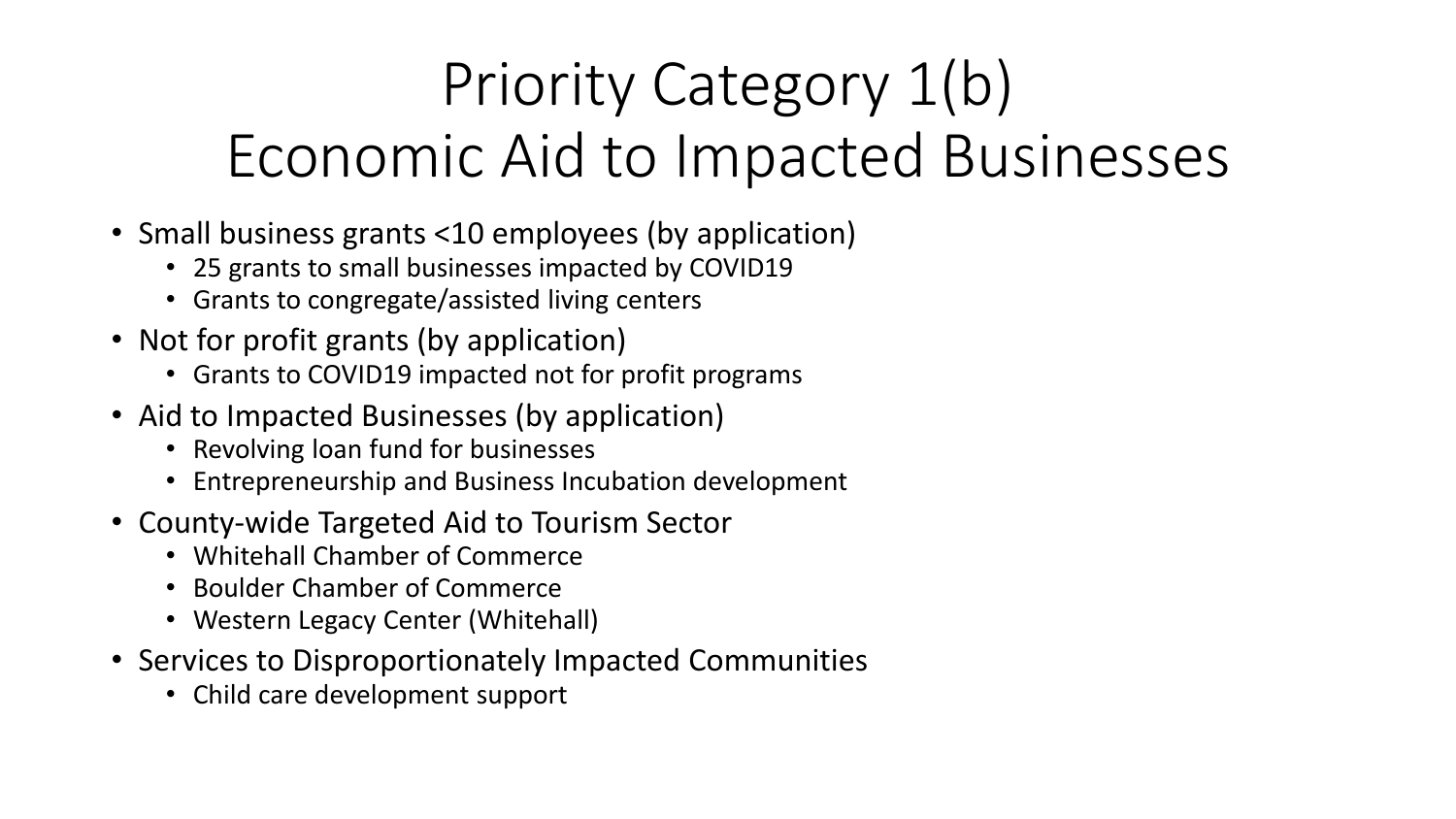# Priority Category 2. Premium Pay to Essential Workers

• Premium pay for essential public employees during period of pandemic

Accomplished December 2021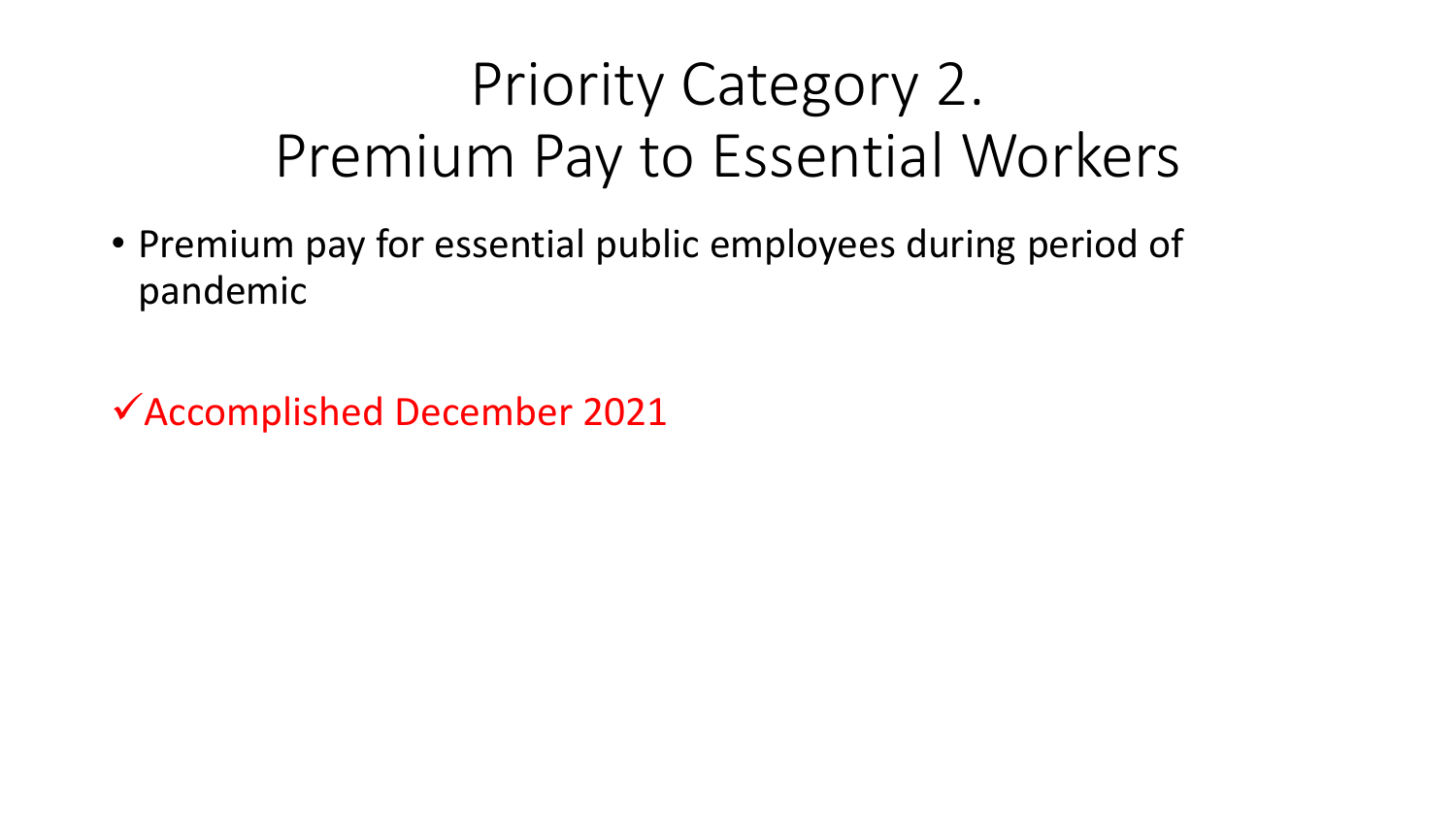### Priority Category 4 Infrastructure

Targeted funding designed to support improvements in essential public services and communications-

- Broadband expansion to improve capacity and line speed
- Water and Sewer upgrades
- Engineering support